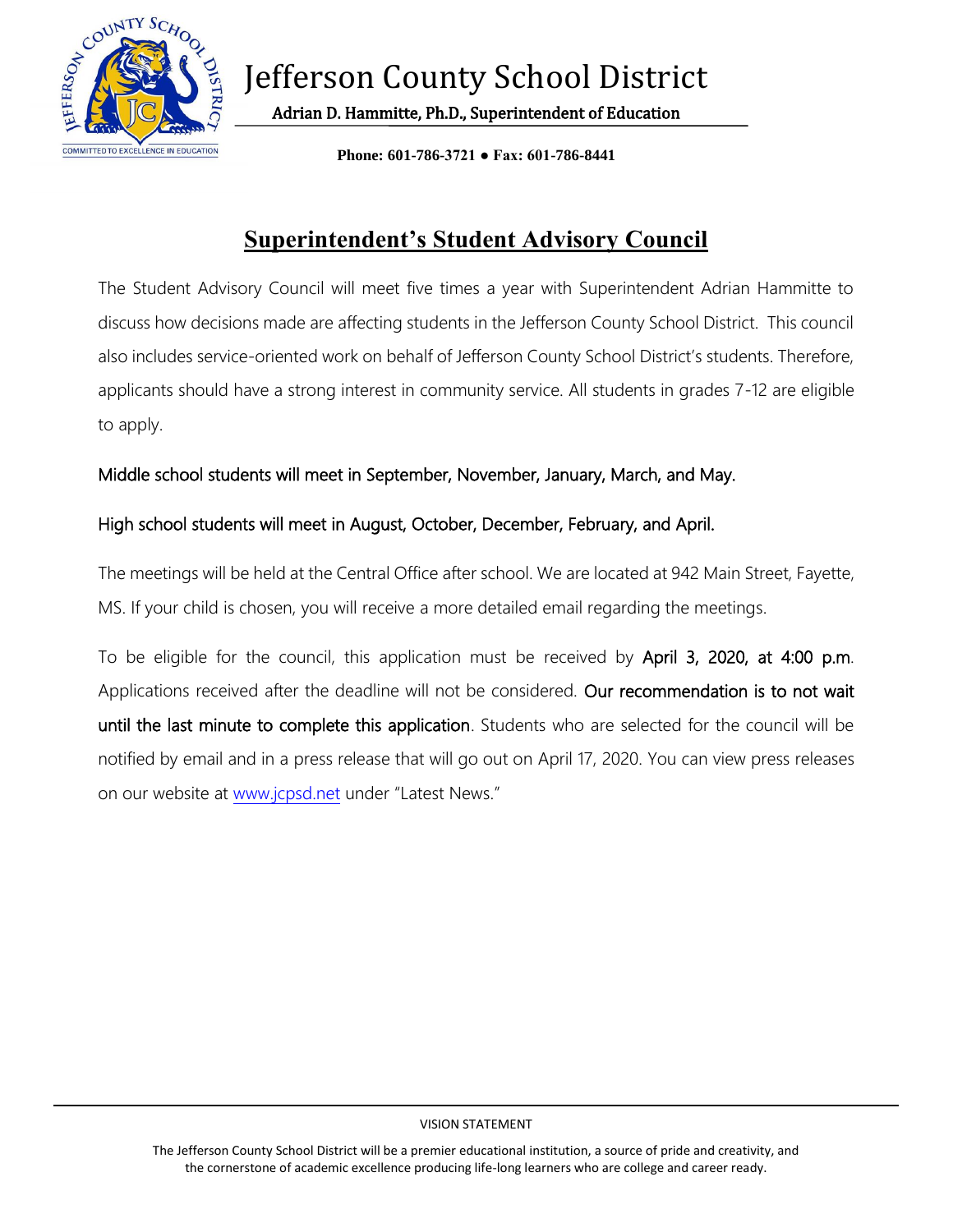

# Jefferson County School District

Adrian D. Hammitte, Ph.D., Superintendent of Education

**Phone: 601-786-3721 ● Fax: 601-786-8441**

### Please make sure to completely fill out this form **legibly.**

**Applications not filled out properly or left blank will not be considered.**

|                                                                                |  | Zip Code______________________                        |                                              |
|--------------------------------------------------------------------------------|--|-------------------------------------------------------|----------------------------------------------|
|                                                                                |  |                                                       |                                              |
|                                                                                |  |                                                       |                                              |
| Female_________ Male ___________ Race______________ Grade________ GPA ________ |  |                                                       |                                              |
|                                                                                |  |                                                       |                                              |
|                                                                                |  |                                                       |                                              |
|                                                                                |  |                                                       |                                              |
|                                                                                |  |                                                       | _Cell__________________                      |
|                                                                                |  | Email <b>Exercise Service Service Service Service</b> | $\mathsf{Cell}$ . The set of $\mathsf{Cell}$ |

\*\*GPA is not required for middle school students. You may leave that blank.

VISION STATEMENT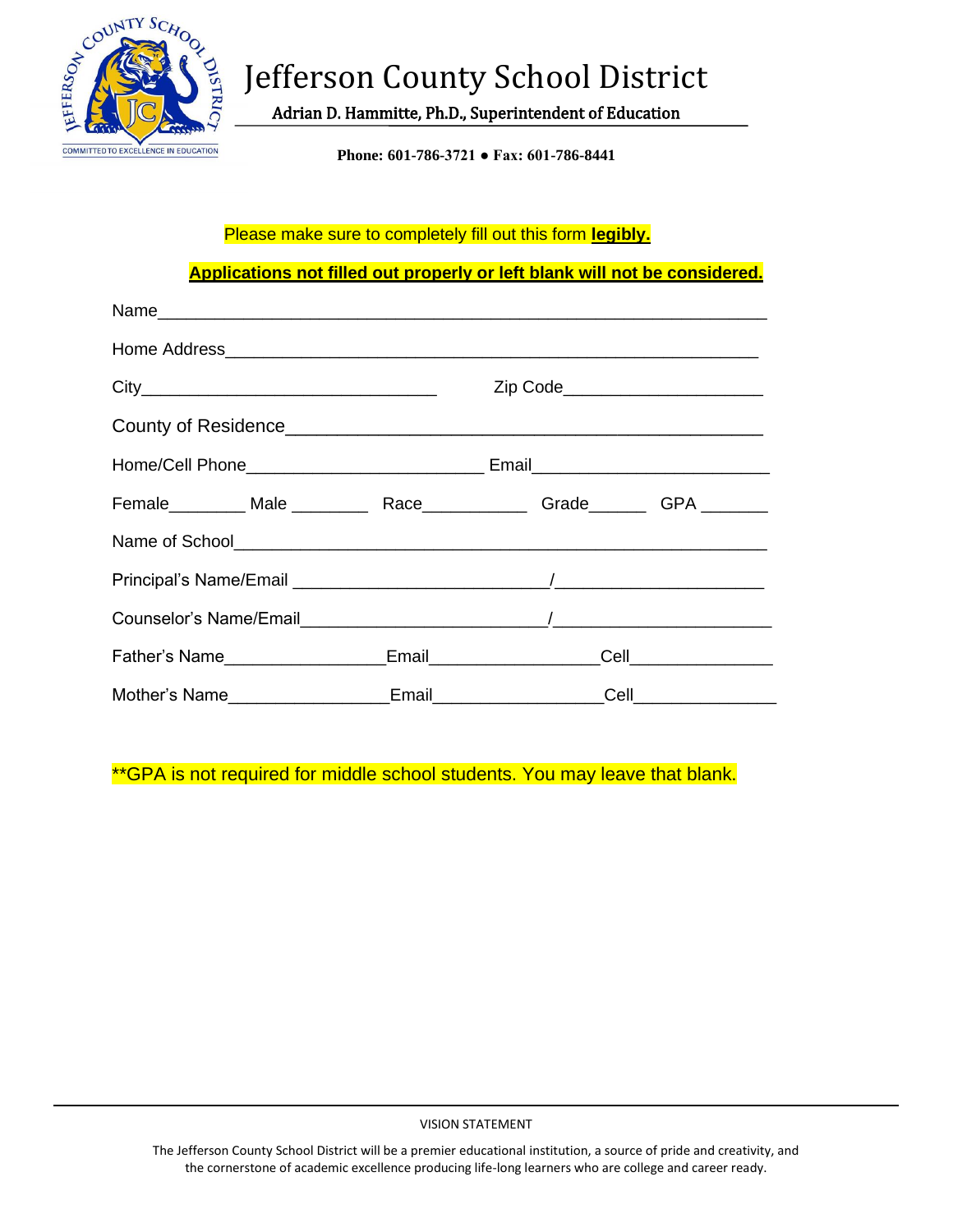

Jefferson County School District

Adrian D. Hammitte, Ph.D., Superintendent of Education

**Phone: 601-786-3721 ● Fax: 601-786-8441**

The answers for each question should be a **minimum of 50 words and a maximum of 150 words**. Applications not meeting these guidelines will not be considered.

1. Explain what ideas you have to impact the overall quality of public education in Jefferson County. How could your educational experience be improved?

2. A component of this advisory council is community service work. What kind of service opportunities have you participated in?

3. Please list school, community, and leadership activities.

#### VISION STATEMENT